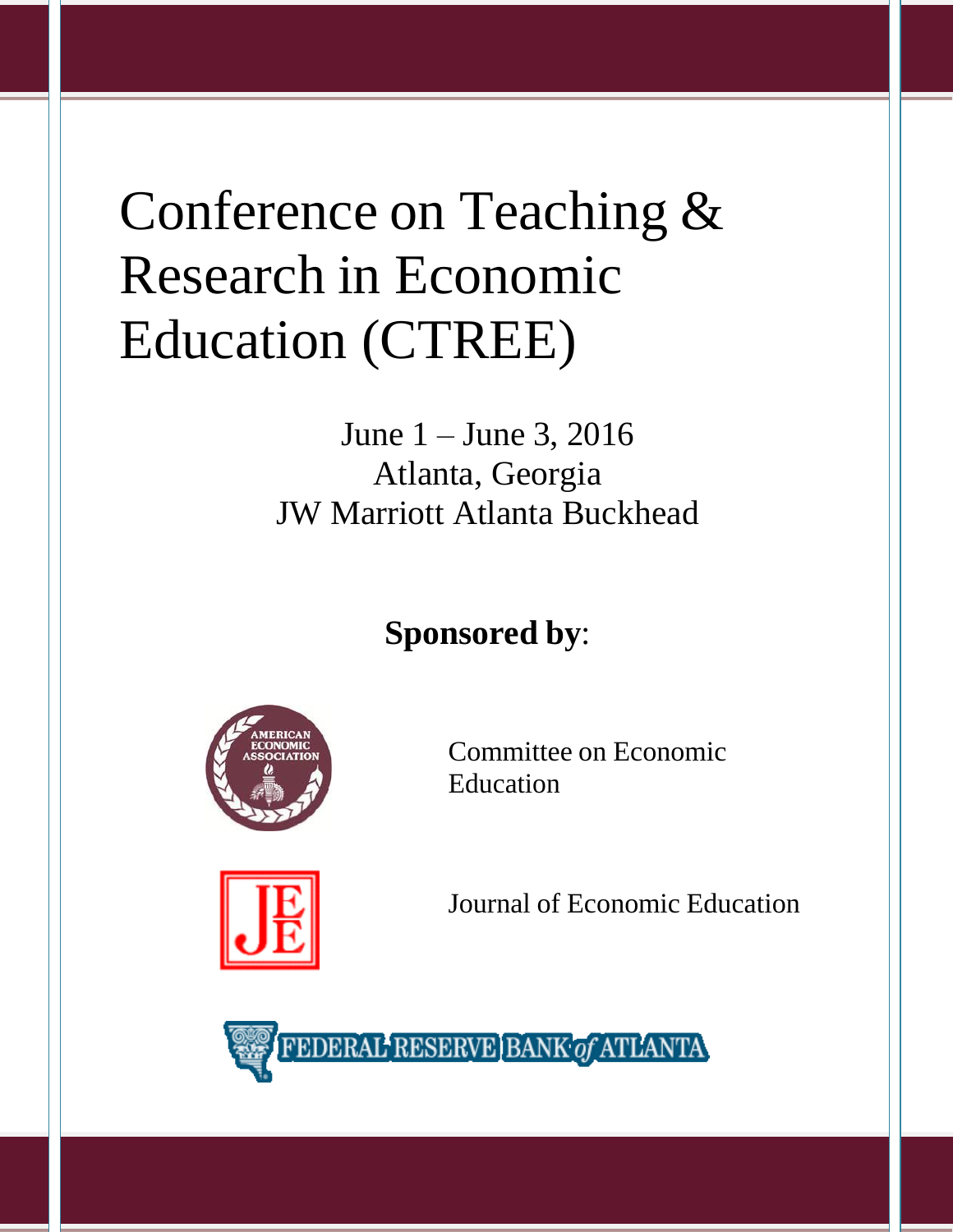The following people played key roles in organizing and delivering the fifth annual AEA Conference on Teaching and Research in Economic Education (CTREE):

### AEA Committee on Economic Education members Sam Allgood, Chair of AEA Committee on Economic Education, University of Nebraska William Bosshardt, Florida Atlantic University Steven L. Cobb, University of North Texas Gail Hoyt, University of Kentucky Jennifer Imazeki, San Diego State University Derek Neal, University of Chicago Georg Schaur, University of Tennessee William B. Walstad [ex officio], University of Nebraska-Lincoln & Journal of Economic Education

### Conference Organizing/Steering Committee

Sam Allgood, University of Nebraska – Lincoln Bill Bosshardt, Florida Atlantic University Jonnda Burner, American Economic Association Amy Hennessy, Federal Reserve Bank of Atlanta Marlene Hight, American Economic Association Jennifer Imazeki, San Diego State University Gwyn Loftis, American Economic Association Peter Rousseau, American Economic Association/Vanderbilt University Georg Schaur, University of Tennessee John Siegfried, American Economic Association William Walstad, University of Nebraska – Lincoln & Journal of Economic **Education** 

Julia Merry from the American Economic Association handled registration and many other details of the meeting, Susan Houston dealt with all postings regarding the conference on the AEA Committee on Economic Education webpage.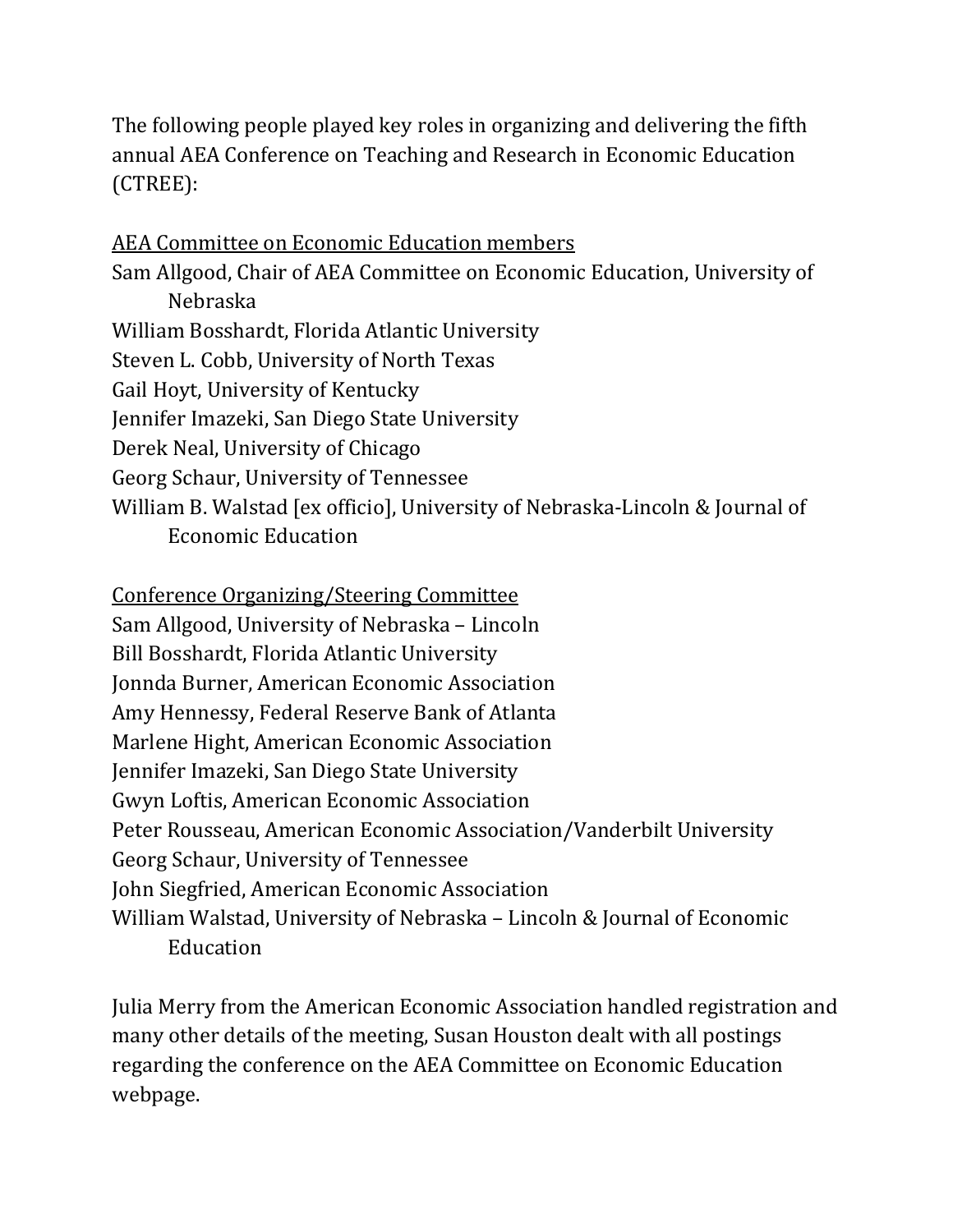# Conference on Teaching & Research in Economic Education

June 1 – June 3, 2016 JW Marriott Atlanta Buckhead

## Atlanta Schedule of Events

#### **June 1**

| $10:00 - 1:00$ pm | <b>Registration Desk and Exhibits Open</b>                                       |
|-------------------|----------------------------------------------------------------------------------|
| $1:00 - 2:30$ pm  | Welcome and Plenary Session 1 (Susan Laury)                                      |
| $2:30 - 3:00$ pm  | Coffee Break                                                                     |
| $3:00 - 5:00$ pm  | Concurrent Sessions (Block A)                                                    |
| $5:30 \text{ pm}$ | Busses Leave for the Federal Reserve Bank                                        |
| $6:15 - 8:30$ pm  | Dinner and Plenary Session 2 (David E. Altig) at Federal Reserve Bank of Atlanta |
| $8:30 \text{ pm}$ | Participants Responsible for Way Back to Hotel (MARTA suggested)                 |

#### **June 2**

| $7:30 - 8:30$ am        | <b>Continental Breakfast</b>       |
|-------------------------|------------------------------------|
| $8:30 - 10:30$ am       | Concurrent Sessions (Block B)      |
| $10:30 - 11:00$ am      | Coffee Break                       |
| $11:00 - 12:30$ pm      | Concurrent Sessions (Block C)      |
| $12:30 - 1:30$ pm       | Lunch                              |
| $1:30 - 2:45$ pm        | Plenary Session 3 (Thomas Nechyba) |
| $2:45 - 3:15$ pm        | Coffee Break                       |
| $3:15 - 5:00 / 5:15$ pm | Concurrent Sessions (Block D)      |
| $6:00 - 8:00$ pm        | Publishers' Reception              |
| Dinner                  | Participants on Their Own          |

#### **June 3**

| $7:30 - 8:30$ am   | <b>Continental Breakfast</b>        |
|--------------------|-------------------------------------|
| $8:30 - 10:30$ am  | Concurrent Sessions (Block E)       |
| $10:45 - 12:00$ pm | Plenary Session 4 (R. Glen Hubbard) |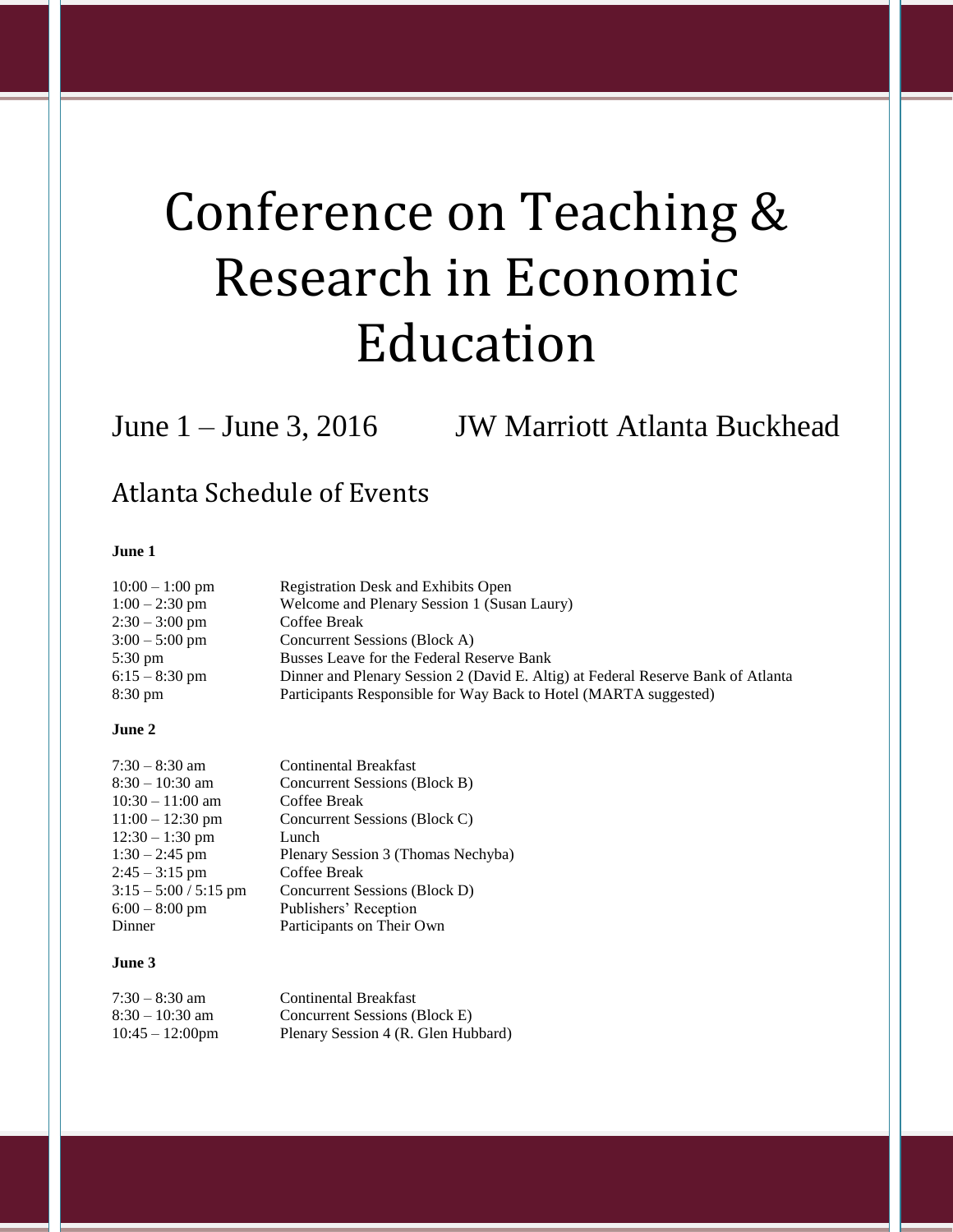#### **Wednesday, June 1**

#### **10:00-1:00 pm Registration Desk and Exhibits Open**

#### **1:00 – 2:30 pm -- Phoenix Ballroom I**

#### **WELCOME**

SAM ALLGOOD, University of Nebraska-Lincoln, and Chair of the AEA Committee on Economic Education

#### **PLENARY SESSION 1**

SUSAN LAURY, Georgia State University – Experiments in the Economics Classroom

**Presiding:** WILLIAM BOSSHARDT, Florida Atlantic University

#### **2:30 – 3:00 pm Coffee Break**

#### **SESSION A: 3:00-5:00 pm**

**3:00 – 5:00 pm, Tallahassee Session A1: The Experience of Managing a Team in the FED Challenge Competition: Pointers and Pitfalls – PANEL DISCUSSION**

**Presiding:** OSKAR HARMON, University of Connecticut

ADRIAN FRANCO, Federal Reserve Bank of New York – The College Fed Challenge Competition

AARON JACKSON, Bentley University – Benefits of Participation in the FED Challenge

DAVID GULLEY, Bentley University – Benefits of Participation in the FED Challenge

ROBERT DOLAN, University of Richmond – Structuring the Presentation

OWEN SVALESTAD, University of Connecticut – First Timer Experience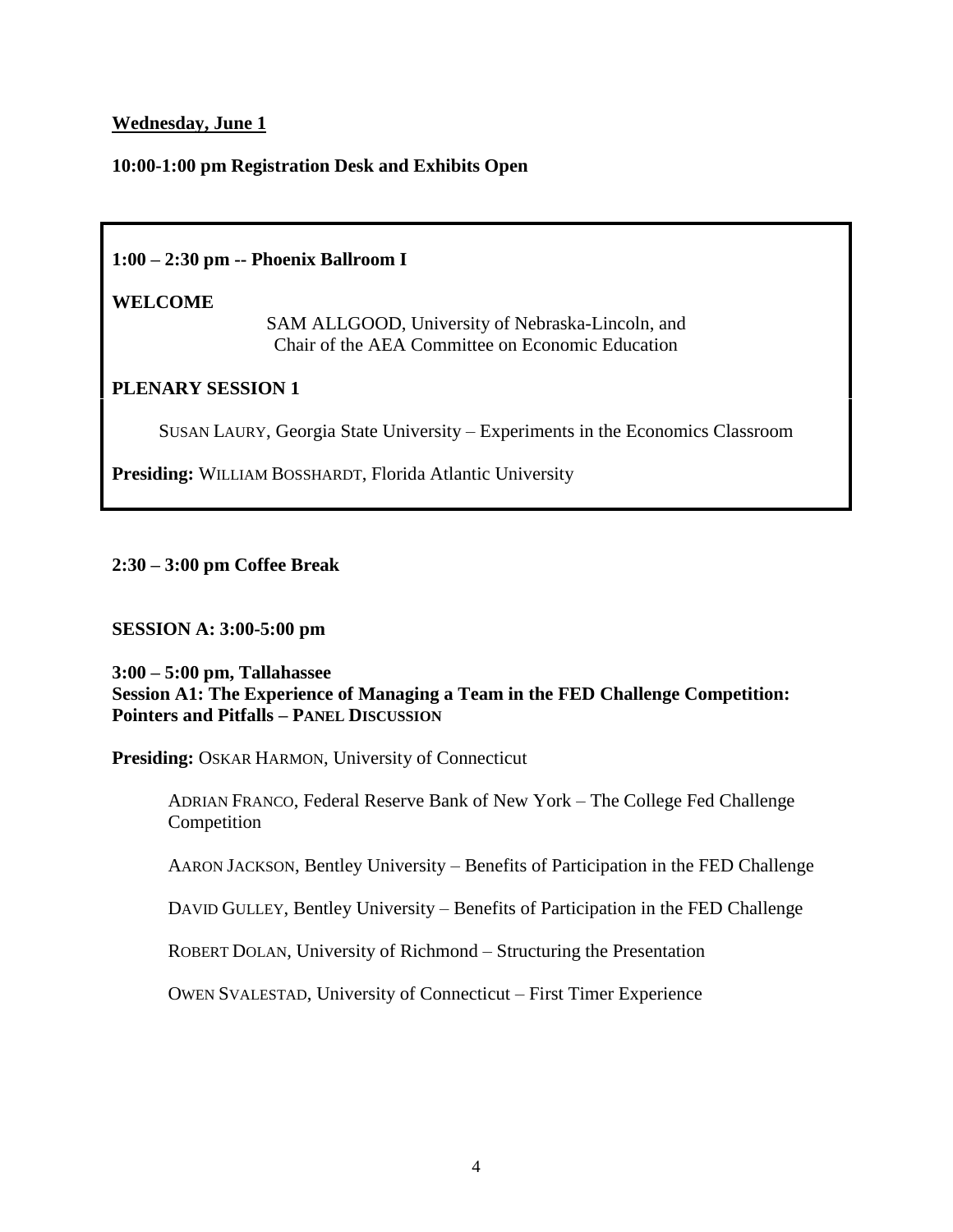#### **3:00 - 5:00 pm, Columbia Session A2: A How-to Guide for Making Economic Music Videos - WORKSHOP**

**Presiding:** BRIAN O'ROARK, Robert Morris University

BRIAN O'ROARK, Robert Morris University – Making Music Videos

WAYNE GEERLING, Pennsylvania State University – Designing Flash Cards

DIRK MATEER, University of Arizona – History of Music for Econ

#### **3:00 – 5:00 pm, Atlanta Session A3: Team-Based Learning**

**Presiding:** JENNIFER IMAZEKI, San Diego State University

JASMINKA NINKOVIC, Oxford College of Emory University – Team Based Learning in Principles of Economics Classes and Its Effects on Learning

TODD FITCH, University of California-Berkeley and SEAN FLYNN, Scripps College – Teaching Economics Using Team-Based Learning

ALAN GREEN, Stetson University – TBL Fridays: Using Policy Applications for Effective Team-Based Learning in an Introductory Class

PHILIP RUDER, Pacific University – Student Characteristics and Outcomes in a Team-Based Learning Classroom

**Discussants:** LIEZL NIEUWOUDT, Stellenbosch University DORIS GEIDE-STEVENSON, Weber State University DIEGO MENDEZ-CARBAJO, Illinois Wesleyan University JENNIFER IMAZEKI, San Diego State University

#### **3:00 – 5:00 pm, Richmond Session A4: Effects of Learning Economics**

**Presiding:** THOMAS BOLLI, ETH Zurich

WILLIAM BOSSHARDT, Florida Atlantic University and WILLIAM WALSTAD, University of Nebraska-Lincoln – Economics and Business Coursework by Undergraduate Students: Findings from Baccalaureate and Beyond Transcripts

PATRICIA AWERBUCH, Drexel University and TERESA HARRISON, Drexel University School – Cohorting: When Courses Are Used to Assess Multiple Degree Programs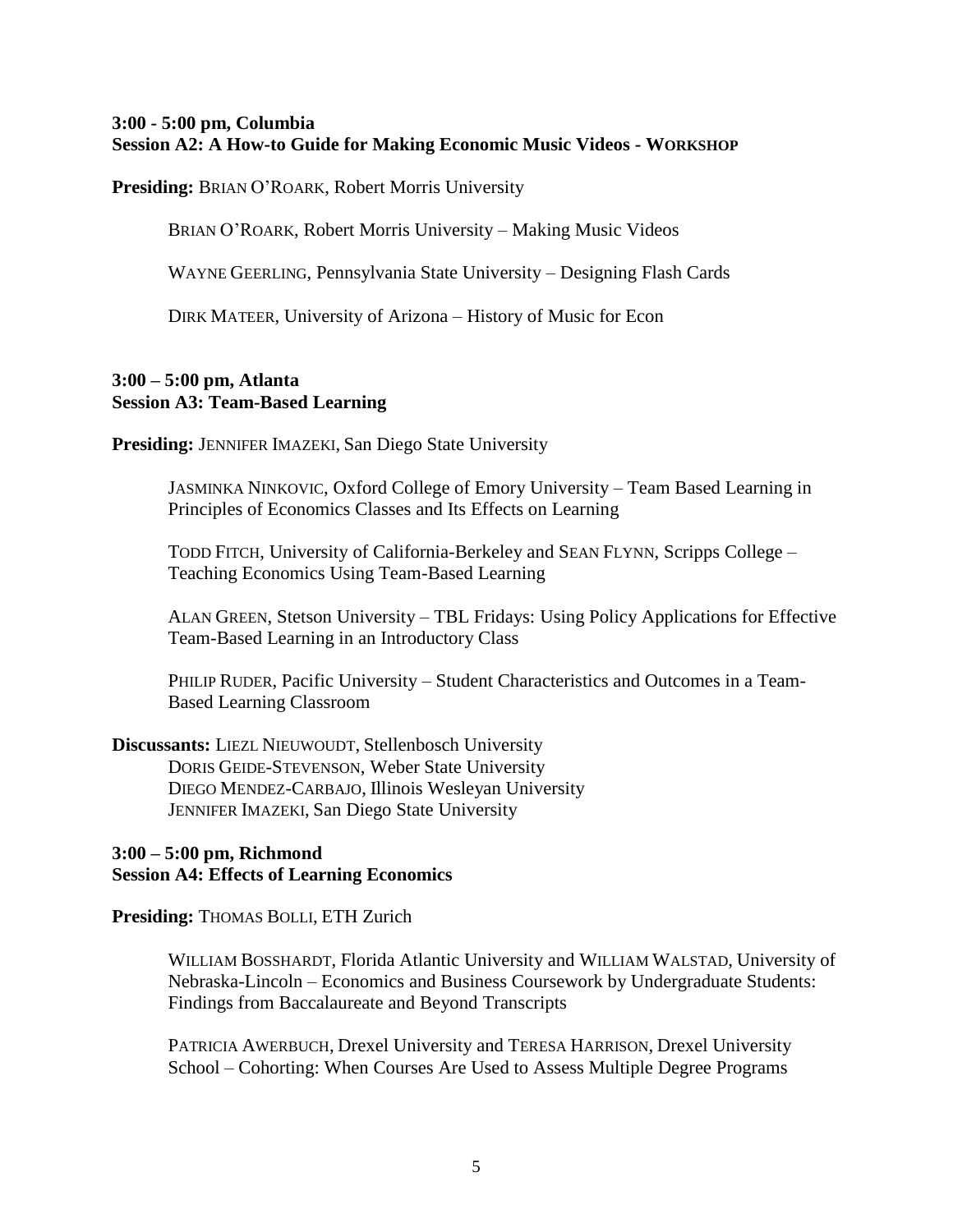ISHUAN LI, Minnesota State University – Assessment of Co-Curricular Activities on Student Learning Outcomes and Earnings

KRISTEN COLETT-SCHMITT, University of Notre Dame, and MARY FLANNERY, University of Notre Dame - Does Departmental Location Impact Student Perception of the Economics Major?

**Discussants:** CARY BALSER, United States Air Force Academy ELIZABETH BREITBACH, University of South Carolina MANUEL FÖRSTER, Johannes Gutenberg University WILLIAM BARTLEY, Transylvania University

#### **3:00 – 5:00 pm, Savannah Session A5: Delivery Issues in Economics Courses**

**Presiding:** ERIC CHIANG, Florida Atlantic University

GRACE SEUNGHAE O, Georgia State University – Online or Not, That is the Question. A Case Study of Introduction to Macroeconomics

DAVE BROWN and JAIME BROWN, Pennsylvania State University – The Creation of the Online Economics Major at a Large University: Perspectives from an Administrator and **Instructor** 

DOUGLAS MCKEE, Yale University - Behavior and Performance of Students in Classes with Lecture Capture

**Discussants:** ERIC CHIANG, Florida Atlantic University HILLARY SACKETT-BRIAN, Westfield State University ERIK CRAFT, University of Richmond

#### **3:00 – 5:00 pm, Nashville Session A6: Perceptions, Expectations, and Abilities: Predicting Success and Outcomes**

**Presiding:** WHITNEY BUSER, Young Harris College

ABDULLAH AL-BAHRANI, Northern Kentucky University, DARSHAK PATEL, University of Kentucky, KIM HOLDER, University of West Georgia and WHITNEY BUSER, Young Harris College - Does "Mathiness" Matter? How Student Perceptions Create Barriers to **Economics** 

DARSHAK PATEL, University of Kentucky, DAVID HARRIS, Monash University, JILL HAYTER, East Tennessee State University and MATTHEW ROUSU, Susquehanna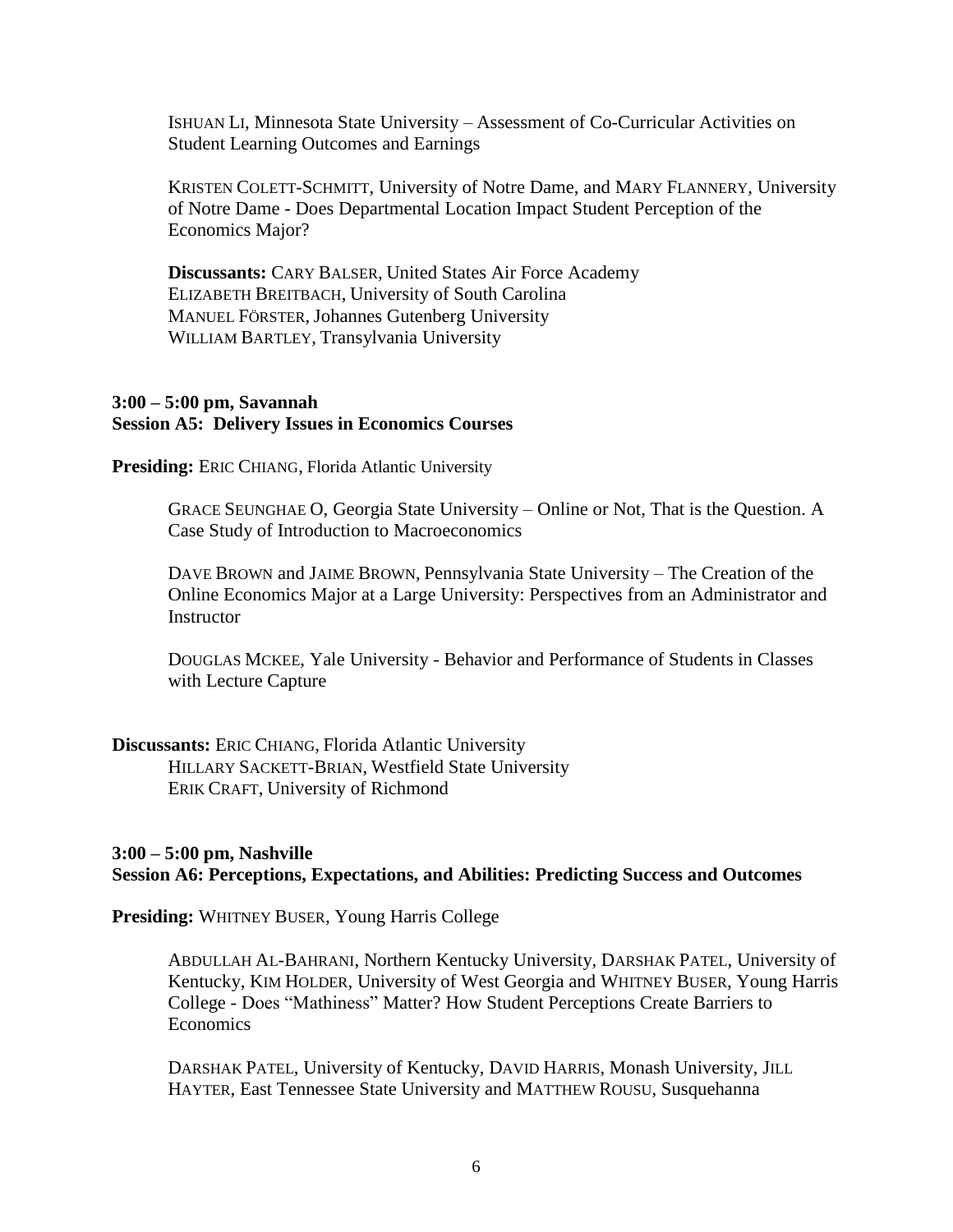University – Students' Grade Expectations in Principles of Economics Courses: Differences across Private Schools, Community Colleges, and Public Universities

JEFFERY BREDTHAUER, University of Nebraska-Omaha and RICHARD FENDLER, Georgia State University – Predictors of Success in an Online Undergraduate Core Course in Finance

BRANDON SHERIDAN, North Central College, BEN SMITH, University of Nebraska-Omaha and ERIN PLEGGENKUHLE-MILES, University of Nebraska-Omaha – Short vs. Long: Cognitive Load, Retention and Changing Class Structures

**Discussants:** SHELBY FROST, Georgia State University CHELSEA DOWELL, Upper Iowa University EMILY MARSHALL, University of Kentucky LAUREN HELLER, Berry College

| Schedule for Dinner at Federal Reserve Bank of Atlanta (prior registration required) |                                                                 |  |
|--------------------------------------------------------------------------------------|-----------------------------------------------------------------|--|
| $5:30 \text{ pm}$                                                                    | <b>Busses Leave for the Federal Reserve Bank of Atlanta</b>     |  |
| $6:15 - 8:30$ pm                                                                     | Dinner and Plenary Session 2 at Federal Reserve Bank of Atlanta |  |
| DAVID E. ALTIG, Federal Reserve Bank of Atlanta - An Economic Update                 |                                                                 |  |
| $8:30 \text{ pm}$                                                                    | Participants Responsible for Way Home (MARTA suggested)         |  |

#### **Thursday, June 2**

**7:30 – 8:30 am Continental Breakfast, Phoenix IV**

#### **SESSION B: 8:30-10:30 am**

#### **8:30 – 10:30 am, Richmond Session B1: Replicable Student Research: Product and Process**

**Presiding:** RICHARD BALL, Haverford College

RICHARD BALL, Haverford College – Replicable Student Research: Product and Process

TOMAS DVORAK, Union College – Teaching Programming in Econometrics, Tomas Dvorak, Union College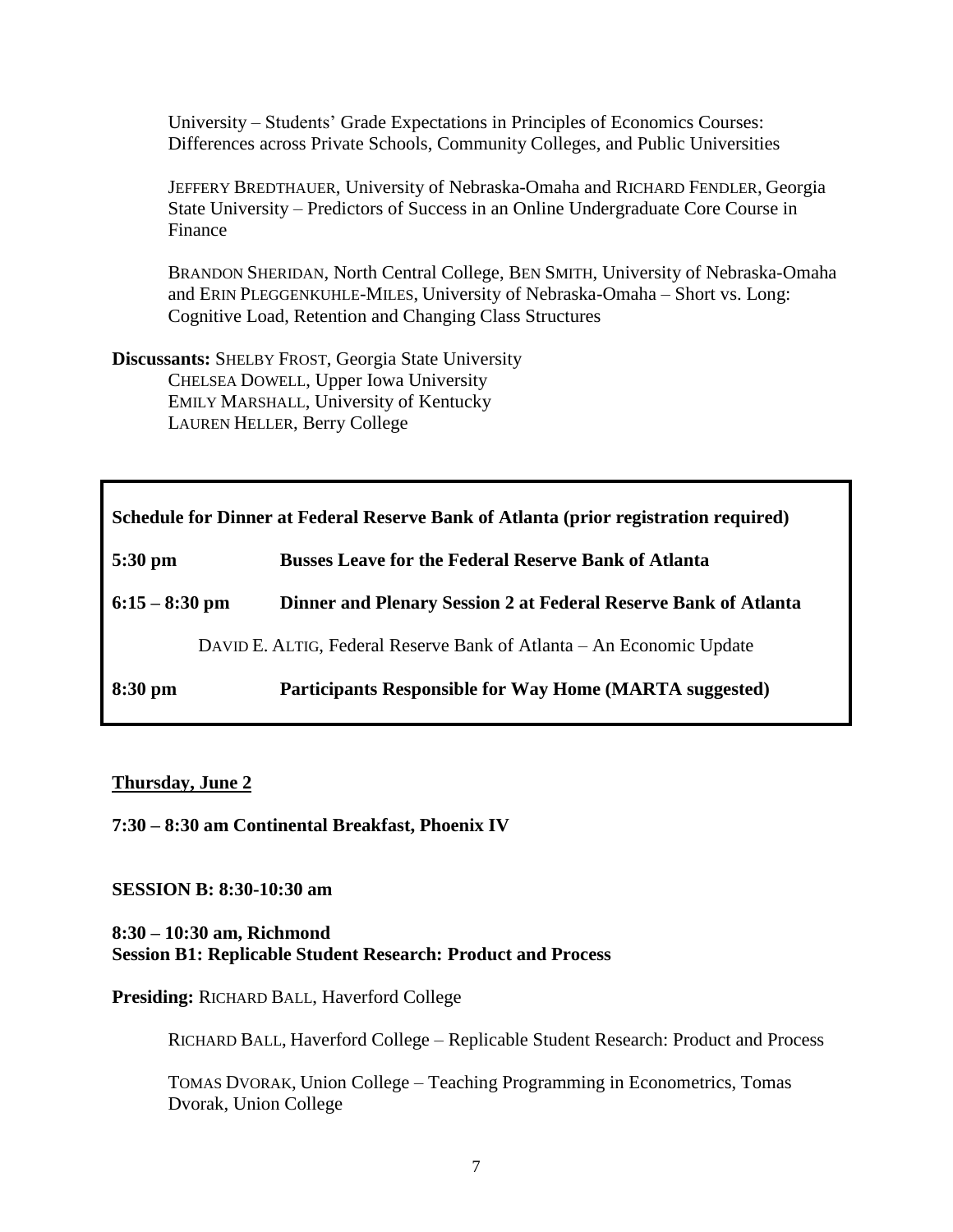SIMON HALLIDAY, Smith College – Transparency in Undergraduate Economic Research: A Case Study using RMarkdown

MICHAEL O'HARA, Colgate University – Reproducibility as a Pedagogical Strategy: TIER Without Tears

**Discussants:** STEPHEN NICAR, Franklin and Marshall College JESSICA HENNESSEY, Furman University BILL GENTRY, Williams College STEVE COBB, University of North Texas

#### **8:30 – 10:30 am, Columbia Session B2: FRED in the Classroom – WORKSHOP**

**Presiding:** DIEGO MENDEZ-CARBAJO, Illinois Wesleyan University

DIEGO MENDEZ-CARBAJO, Illinois Wesleyan University

KEITH TAYLOR, Federal Reserve Bank of St. Louis

MARK BAYLES, Federal Reserve Bank of St. Louis

#### **8:30 – 10:30 am, Savannah Session B3: Outcomes from the Flipped Classroom**

**Presiding:** ALVIN BIRDI, University of Bristol and the Economics Network

ERIK CRAFT, University of Richmond and Maia Linask, University of Richmond – Learning Outcomes from the Flipped Classroom

OLIVIA EZEOBI, Stellenbosch University and LIEZL NIEUWOUDT, Stellenbosch University – "Student Voices on Flipping a Large Class"– Economics First Year Students' Perceptions and Attitudes toward a Flipped Classroom

CHIARA LOMBARDINI, University of Helsinki, HANNI MUUKKONEN, University of Helsinki, and MINNA LAKKALA, University of Helsinki – Learning Outcomes of Flipping a Principles of Microeconomics Course

LIEZL NIEUWOUDT, Stellenbosch University and BRIGITTE PEGADO, Stellenbosch University – "Students Call Our Class the Video Class" An Analysis of Student Access to Video Resources

**Discussants:** PARAMA CHAUDHURY, University College London GRACE SEUNGHAE O, Georgia State University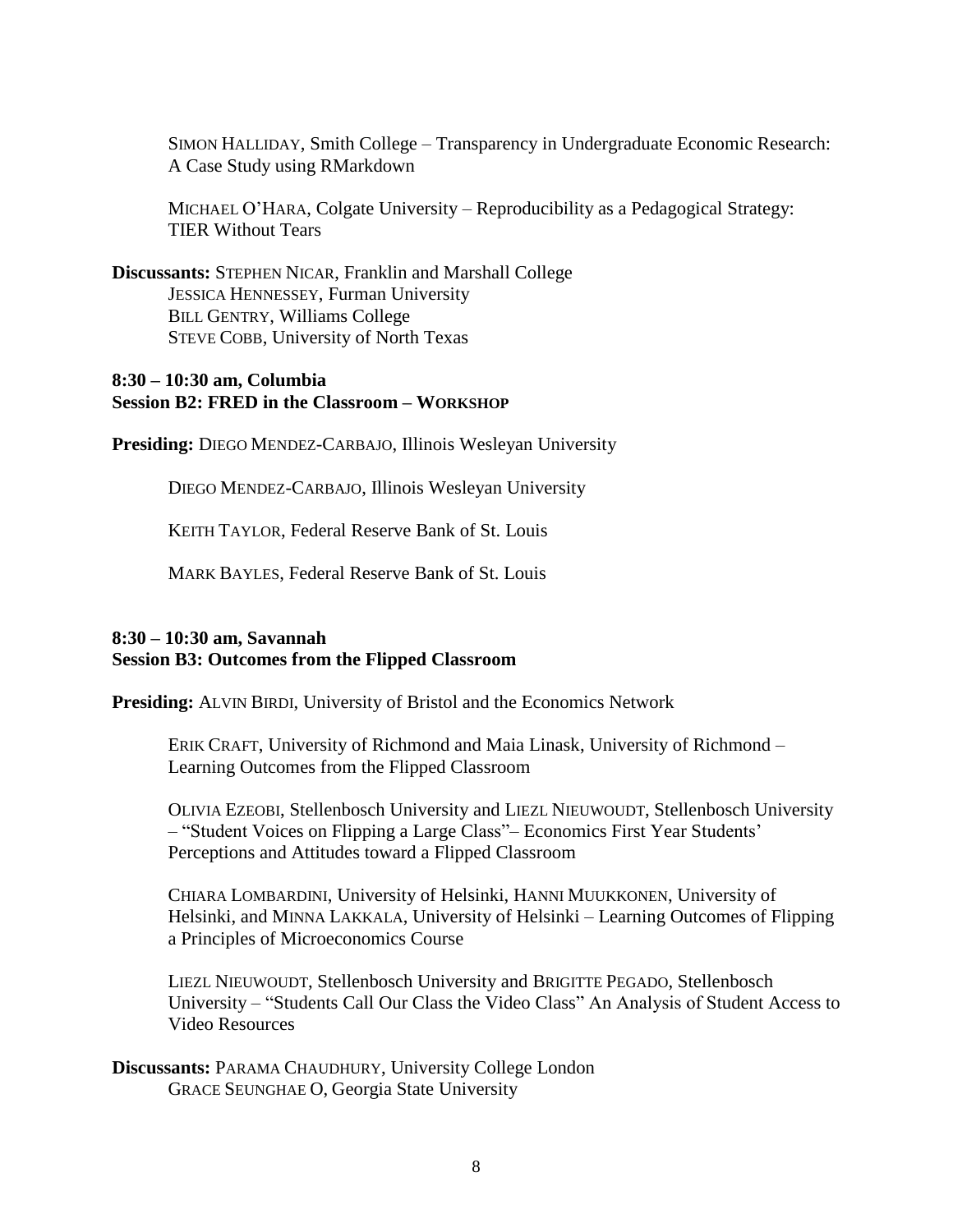DOUGLAS MCKEE, Yale University ISHUAN LI, Minnesota State University-Mankato

#### **8:30 – 10:30 am, Tallahassee Session B4: Factors Affecting Economic Learning**

**Presiding:** KEN REBECK, St. Cloud State University

GUGLIELMO VOLPE, Queen Mary University of London – Loss Aversion as an Incentive to Study

SAM ALLGOOD, University of Nebraska-Lincoln and TISHA EMERSON, Baylor University – Course Load and Grades in Economics

DORIS GEIDE-STEVENSON, Weber State University – Do TOEFL Scores or Other Measures of English Proficiency Predict Student Performance in an Economics Capstone Course?

#### **Discussants:**

MONA RAY, Morehouse College TODD FITCH, University of California-Berkeley LAURIE MILLER, University of Nebraska-Lincoln

#### **8:30 – 10:30 am, Atlanta**

**Session B5: EconShots, Movies, Guest Speakers, and Life as Tools to Improve Students Learning with a Lasting Impression**

**Presiding:** HOSSEIN KAZEMI, Stonehill College

ABDULLAH AL-BAHRANI, Northern Kentucky University, JAMES BRUEHLER, Eastern Illinois University, LINDA GHENT, Eastern Illinois University and KIM HOLDER, University of West Georgia – A Funny Thing Happened on My Way to Class: Using ECONshots to Teach Economics

MADELYN YOUNG, Converse College – Using the Harry Potter Series to Illustrate and Illuminate Labor Economic Theory

JAMES HORNSTEN, Northwestern University – From Logos to Lyrica: Using Guest Speakers to Explain Economic Concepts

ABDULLAH AL-BAHRANI, Northern Kentucky University, CHARITY-JOY ACCHIARDO, University of Arizona, DIRK MATEER, University of Arizona and KIM HOLDER, University of West Georgia – Viewing Economics Through the Lens of Life

**Discussants:** JOSE VAZQUEZ-COGENT, University of Illinois at Urban-Champaign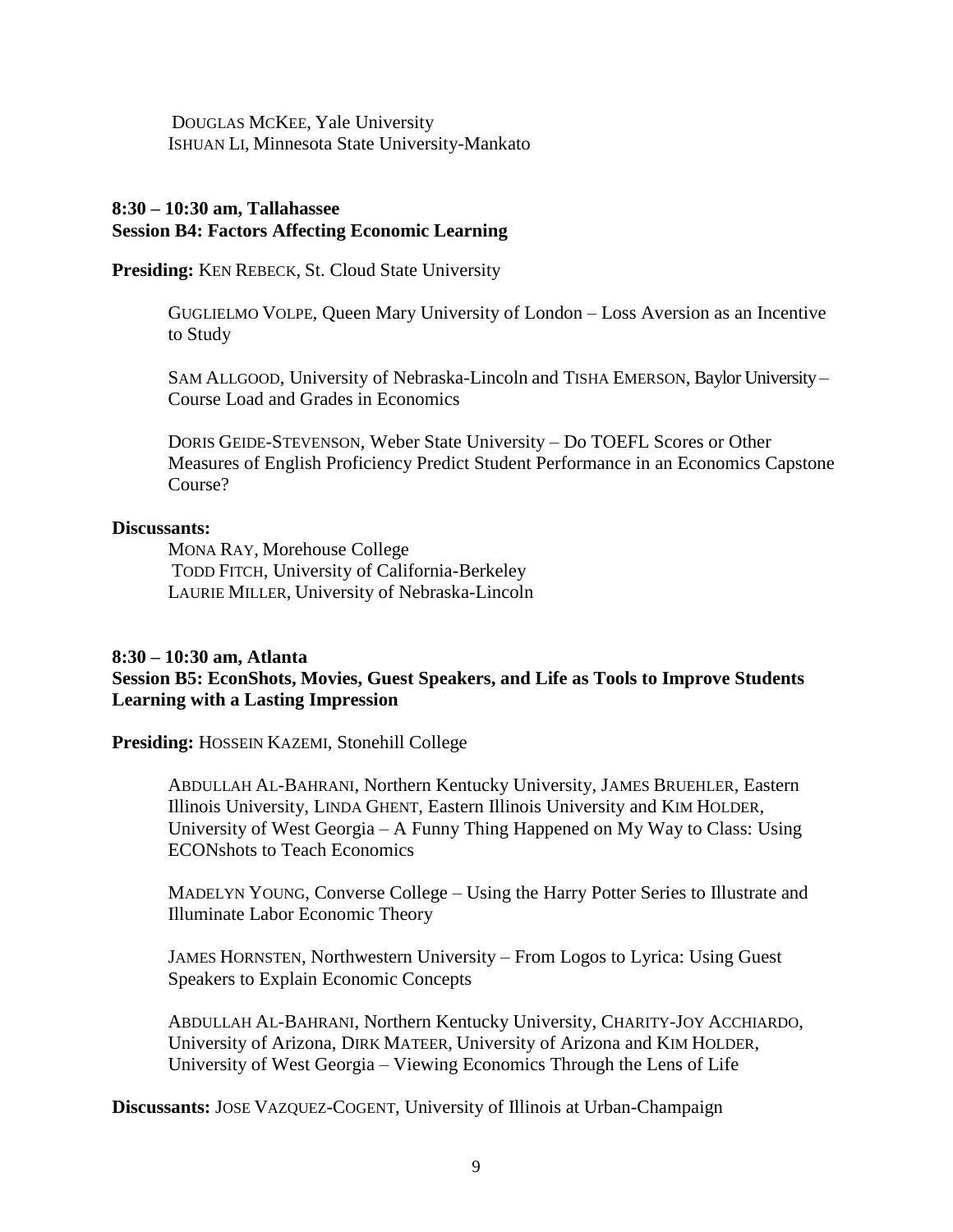SUSAN REILLY, Florida State College-Jacksonville REBECCA STEIN, University of Pennsylvania ALAN GREEN, Stetson University

#### **8:30 – 10:30 am, Nashville Session B6: Financial Literacy**

**Presiding:** CARTER DOYLE, University of Virginia

ELIZABETH BREITBACH, University of South Carolina and JAMIE WAGNER, University of Nebraska-Omaha – Financial Literacy of Incoming College Freshmen

INNA POMORINA, Bath Spa University – Financial Literacy of Students (Case of One UK University)

MANUEL FÖRSTER, Johannes Gutenberg University, ROLAND HAPP, Johannes Gutenberg University, DIMITRI MOLEROV, Johannes Gutenberg University and OLGA ZLATKIN-TROITSCHANSKAIA, Johannes Gutenberg University – Financial Literacy – How Much Do Students in Germany Know at the Beginning of their Studies?

ELIZABETH BREITBACH, University of South Carolina, WILLIAM WALSTAD, University of Nebraska-Lincoln, and JAMIE WAGNER, University of Nebraska-Omaha – Financial Literacy and Education in the First Semester of College: What Do Students Know and Learn?

#### **Discussants:**

CARTER DOYLE, University of Virginia OLGA ZLATKIN-TROITSCHANSKAIA, Johannes Gutenberg University-Mainz REBECCA CHAMBERS, University of Delaware AHMAD KADER, University of Nevada-Las Vegas

#### **10:30 – 11:00 am Coffee Break**

#### **SESSION C: 11:00-12:30 pm**

**11:00 – 12:30 pm, Atlanta Session C1: 60,000 Students and Counting: Lessons Learned from Teaching Large Classes – PANEL DISCUSSION**

**Presiding:** LEE COPPOCK, University of Virginia

LEE COPPOCK, University of Virginia – Data and Photo Graphics that Pique Student Interest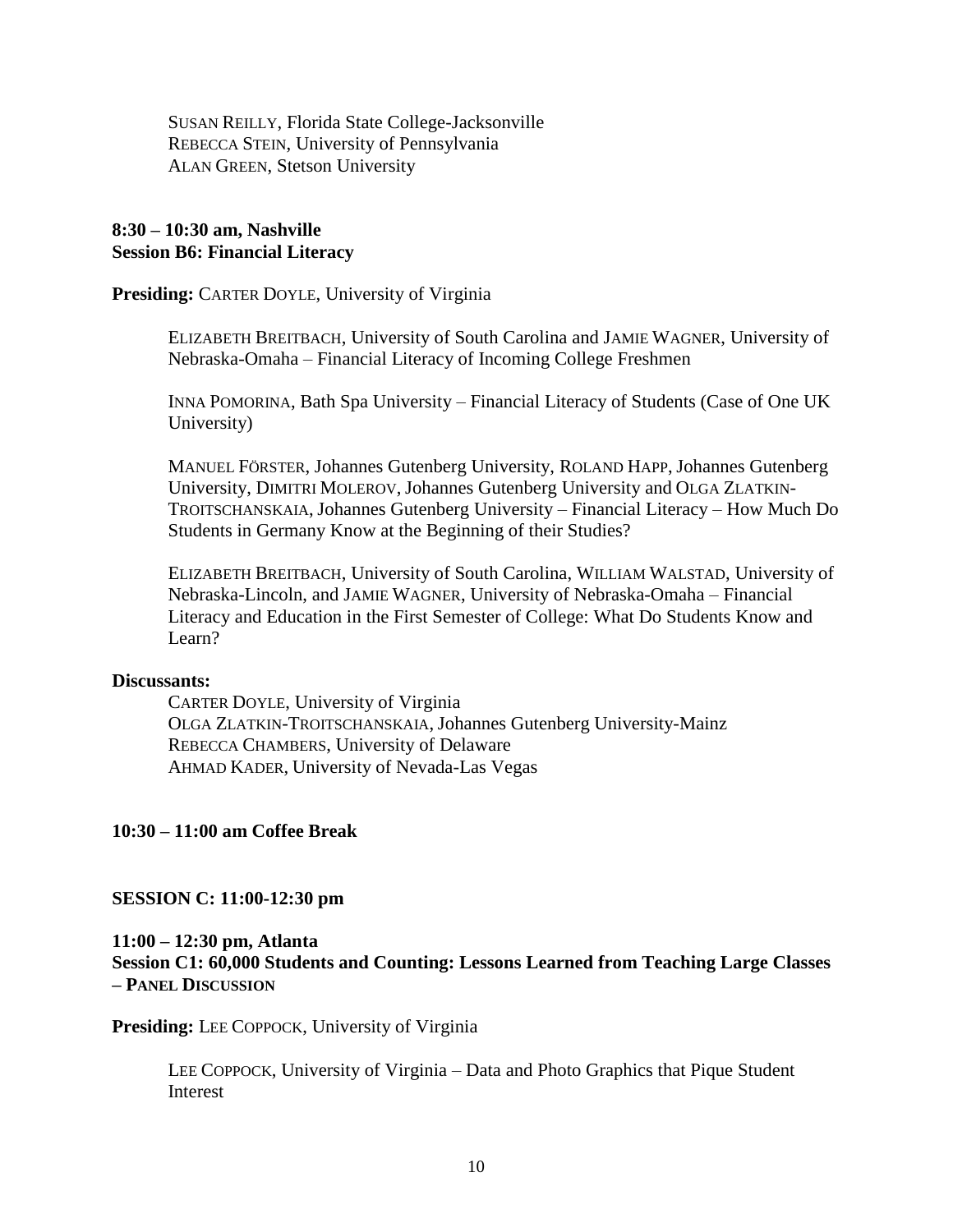STEVE TROST, Virginia Tech – Teaching More with Less: Managing Very Large Classes with Scarce Resources

DIRK MATEER, University of Arizona – Making Large Lectures Personal

MICHELLE SHERAN-ANDREWS, University of North Carolina at Chapel Hill - The Challenges of Teaching Large Sections of Intermediate Microeconomics

#### **11:00 – 12:30 pm, Richmond**

**Session C2: Improving Assessment of Learning in Economics Courses with Value-Added Analysis of Test Scores - WORKSHOP**

**Presiding:** WILLIAM WALSTAD, University of Nebraska-Lincoln

WILLIAM WALSTAD, University of Nebraska-Lincoln - Analyzing Value-Added Test Data in Economics with an Excel Program

JAMIE WAGNER, University of Nebraska-Omaha - Preparing and Using Value-Added Test Data in Economics for Assessment

*It is recommended that participants bring a laptop computer with Excel to this workshop.*

#### **11:00 – 12:30 pm, Columbia Session C3: Using Technology Effectively**

**Presiding:** GAIL HOYT, University of Kentucky

CARY BALSER, United States Air Force Academy – Time Management - Addressing and Assessing Classroom Participation Problems

ERIC CHIANG, Florida Atlantic University and ALBERT SUMELL, Youngstown State University – Are Your Students Absent, Not Absent, or Present? Mindfulness and Student Performance

SEYYED ALI ZEYTOON NEJAD MOOSAVIAN, North Carolina State University - Employing Technology in Providing an Interactive, Visual Big Picture for Macroeconomics: A Major Step Forward towards the Web-Based, Interactive, and Graphic Syllabus

**Discussants:** AARON JACKSON, Bentley University ADALBERT MAYER, Washington College GAIL HOYT, University of Kentucky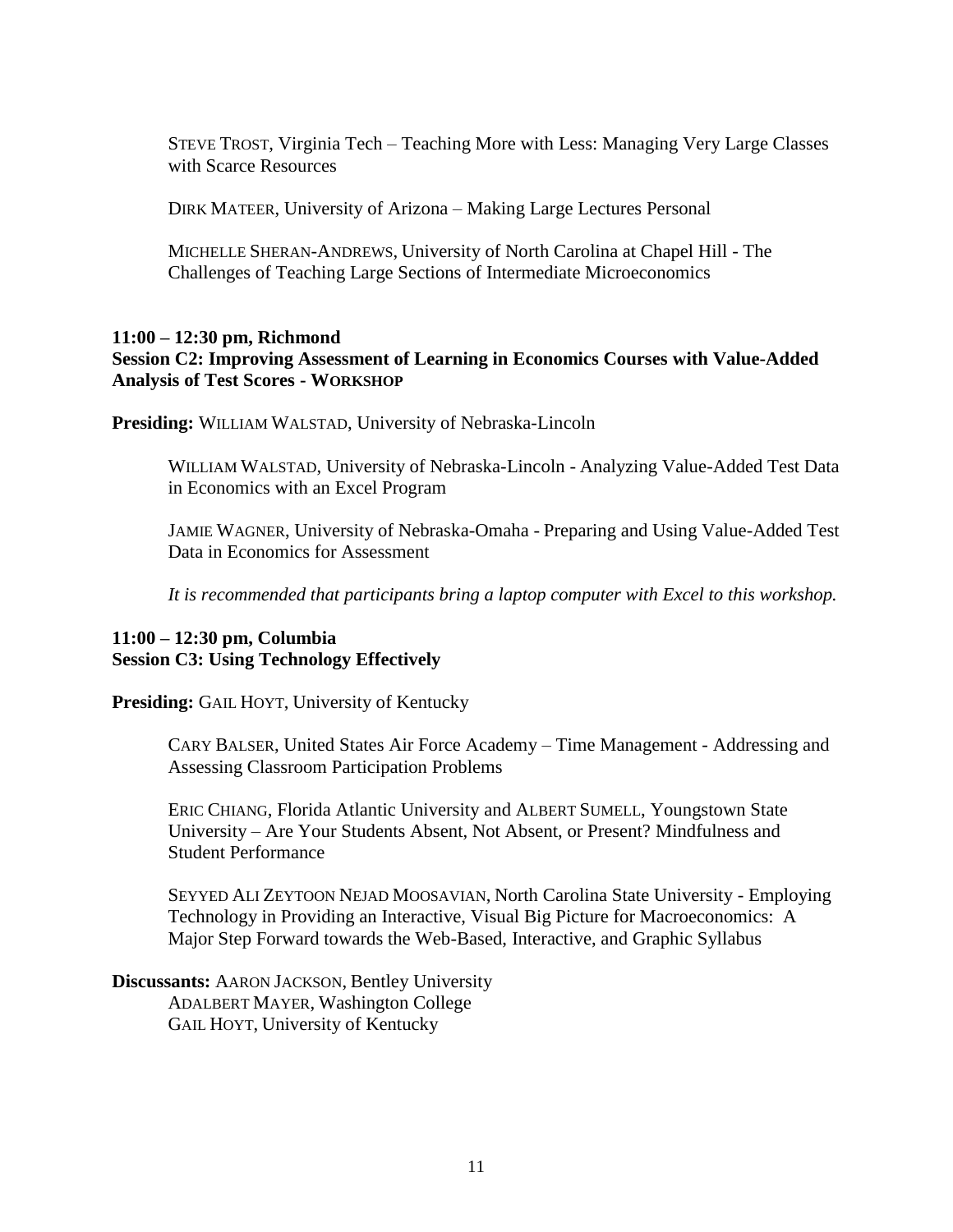#### **11:00 – 12:30 pm, Nashville Session C4: Learning Outcomes: Experiential Learning, Online Assignments, and Parental Influence**

**Presiding:** NATALIA SMIRNOVA, American Institute for Economic Research

LORRI HALVERSON, University of Sioux Falls and NATALIA SMIRNOVA, American Institute for Economic Research – Applied Economic Research: Integration of the Academia and the Real World

REBECCA CHAMBERS, University of Delaware, CARLOS ASARTA, University of Delaware and ELIZABETH FARLEY-RIPPLE, University of Delaware – Do Gender and Parental Influence Affect Financial Literacy? Evidence from the PISA 2012

CARLOS ASARTA, University of Delaware, JAMES SCHMIDT, University of Nebraska-Lincoln, and LAURIE MILLER, University of Nebraska-Lincoln – The Choice of Completion Deadlines for Online Assignments in Face-to-Face Principles of Economics Courses

**Discussants:** DIEGO MENDEZ-CARBAJO, Illinois Wesleyan University KATHERINE SILZ-CARSON, United States Air Force Academy DANIEL DUNCAN, University of Kentucky

#### **11:00 – 12:30 pm, Tallahassee**

#### **Session C5: Using Economic Data and Federal Reserve Resources to Teach Economics at Every Level**

**Presiding:** HOSSEIN KAZEMI, Stonehill College

SCOTT WOLLA, Federal Reserve Bank of St. Louis – Using Data and Current Topics to Teach Economics

HOSSEIN KAZEMI, Stonehill College and DEAN CROUSHORE, University of Richmond – How to Teach an Experiential- Learning-Based Course on Macroeconomics and Monetary Policy by Utilizing Real- Time Data

CHRISTIAN ZIMMERMAN, Federal Reserve Bank of St. Louis – How to Get Students Started on Bibliographies with RePEc/IDEAS and the RePEc Biblio

**Discussants:** SIMON HALLIDAY, Smith College AVI COHEN, York University JAMES HORNSTEN, Northwestern University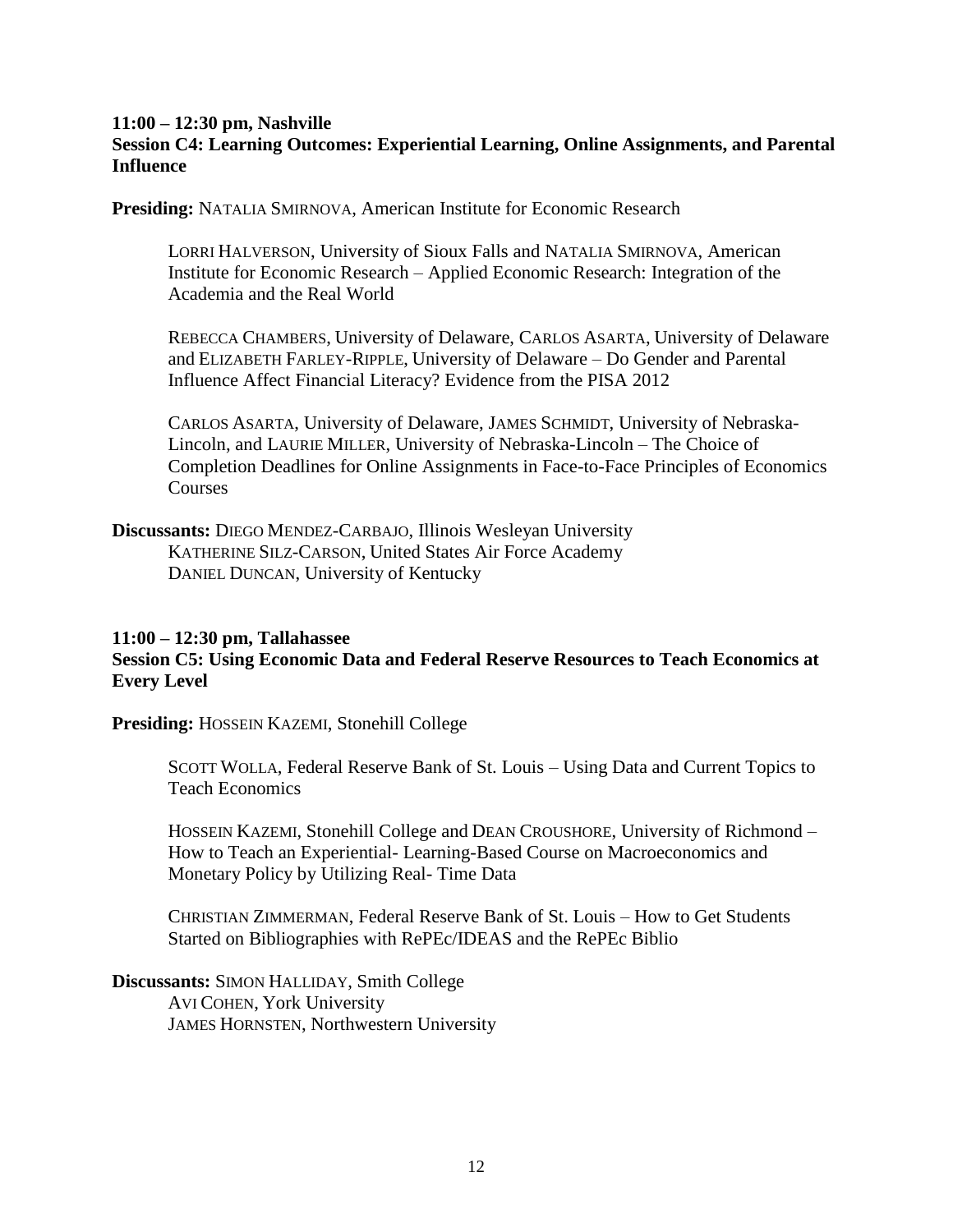#### **11:00 – 12:30 pm, Savannah Session C6: Studies on Active Learning**

**Presiding:** SARAH COSGROVE, University of Massachusetts-Dartmouth

EMILY ELLIOTT, University of Pennsylvania and REBECCA STEIN, University of Pennsylvania – Qualitative and Quantitative Evaluation of Structured, Active in Class Activities in a Large Microeconomics Principles Course

JUAN NAGEL, Universidad de los Andes and PILAR ALCALDE, Universidad de los Andes – Does Active Learning Improve Student Performance? A Randomized Experiment in a Chilean University

NEAL OLITSKY, University of Massachusetts-Dartmouth and SARAH COSGROVE, University of Massachusetts-Dartmouth – Concept-Based Problem Solving in a Flipped Principles of Microeconomics Classroom

**Discussants:** JOSE VAZQUEZ, University of Illinois, Urbana-Champaign OSKAR HARMON, University of Connecticut WILLIAM GOFFE, Pennsylvania State University

#### **12:30 – 1:30 pm Lunch, Phoenix IV**

#### **1:30 – 2:45 pm PLENARY SESSION 3 - Phoenix Ballroom I**

THOMAS NECHYBA, Duke University – Undergraduate Research: Moving Students From Consumers to Participants

**Presiding:** JENNIFER IMAZEKI, San Diego State University

**2:45 – 3:15 pm Coffee Break**

**SESSION D: 3:15-5:00 pm (or 5:15 pm)**

**3:15 – 5:00 pm, Atlanta Session D1: PLAY! Reawaken Your Inner Child to Engage Students and Help Them Learn – PANEL DISCUSSION**

**Presiding:** SUSAN REILLY, Florida State College-Jacksonville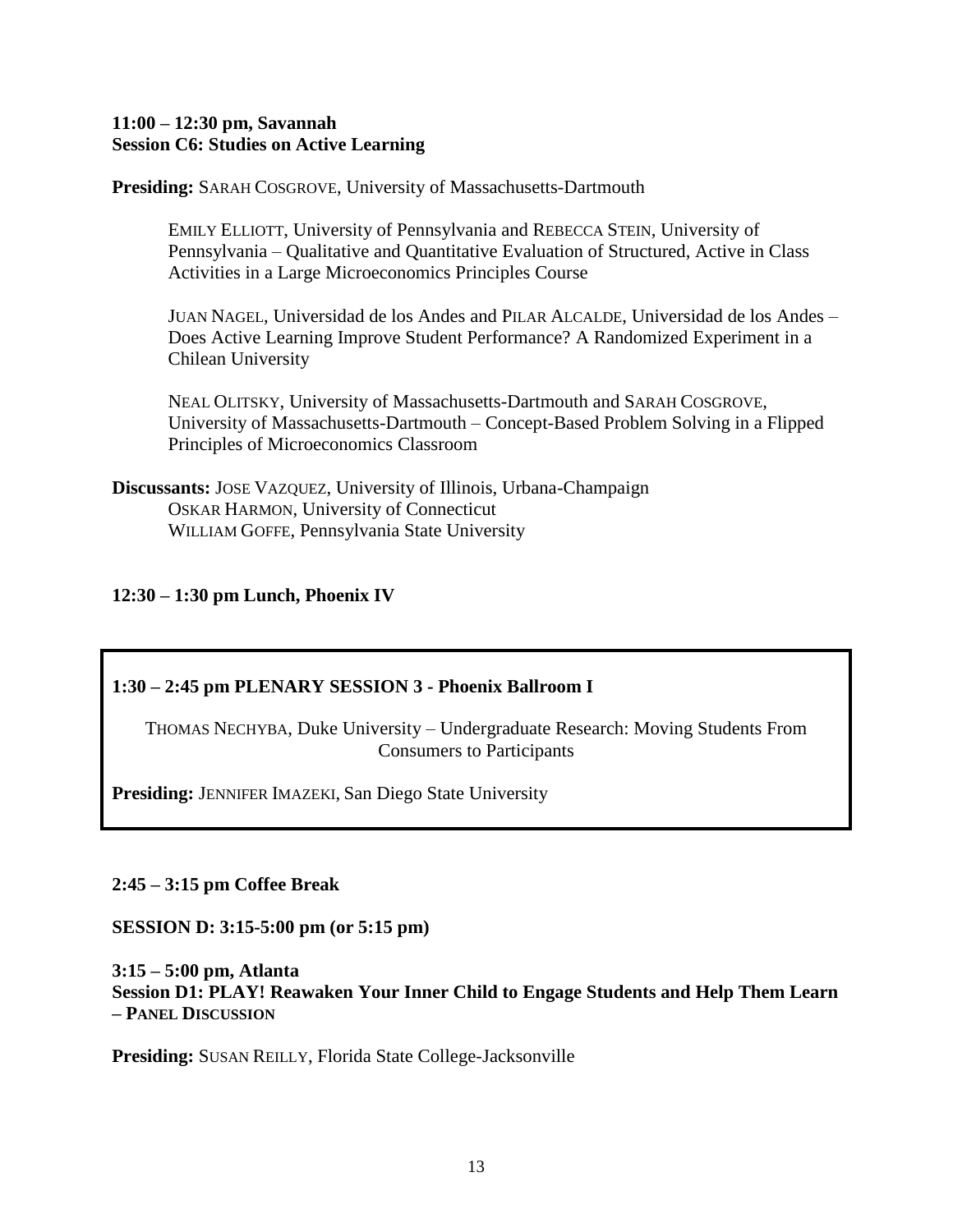KIM HOLDER, University of West Georgia – MACRO Monopoly: Applying a Game-Based Economic Development Lesson

SUSAN REILLY, Florida State College-Jacksonville – Legos, Play-Doh and Kahoot!

WHITNEY BUSER, Young Harris College – The Rules of the Game: Institutions Matter, But What Are They?

CHELSEA DOWELL, Upper Iowa University – Tinkering Around with Firm Theory

HELEN ROBERTS, University of Illinois-Chicago – From Paper Airplanes to Being the Fed: Setting Up Students to Experience Economics

#### **3:15 – 5:00 pm, Nashville**

**Session D2: Graduate Student Teacher Training in United States PhD Programs: Results of a Study of Directors of Graduate Studies, Department Chairs, and Newly Minted PhD Economists – PANEL DISCUSSION**

**Presiding:** GEORG SCHAUR, University of Tennessee

KIMMARIE MCGOLDRICK, University of Richmond – An Overview of the Project and Past Studies

GAIL HOYT, University of Kentucky – The Point of View of Department Chairs and Directors of Graduate Studies

SAM ALLGOOD, University of Nebraska-Lincoln – The Point of View of Newly Minted Phd Economists and Policy Implications of the Study

#### **3:15 – 5:00 pm, Columbia**

#### **Session D3: Teaching Introductory Economics as if the Real World Mattered – WORKSHOP**

**Presiding:** PARAMA CHAUDHURY, University College London

PETER HANS MATTHEWS, Middlebury College - Why and How to Teach "As if the Real World Mattered" - A Case Study

ALVIN BIRDI, University of Bristol and the Economics Network - Teaching from the back: the pedagogy of CORE

CHRISTIAN SPIELMANN, University College London - The View from the Trenches: My Experience Teaching "As if the Real World Mattered"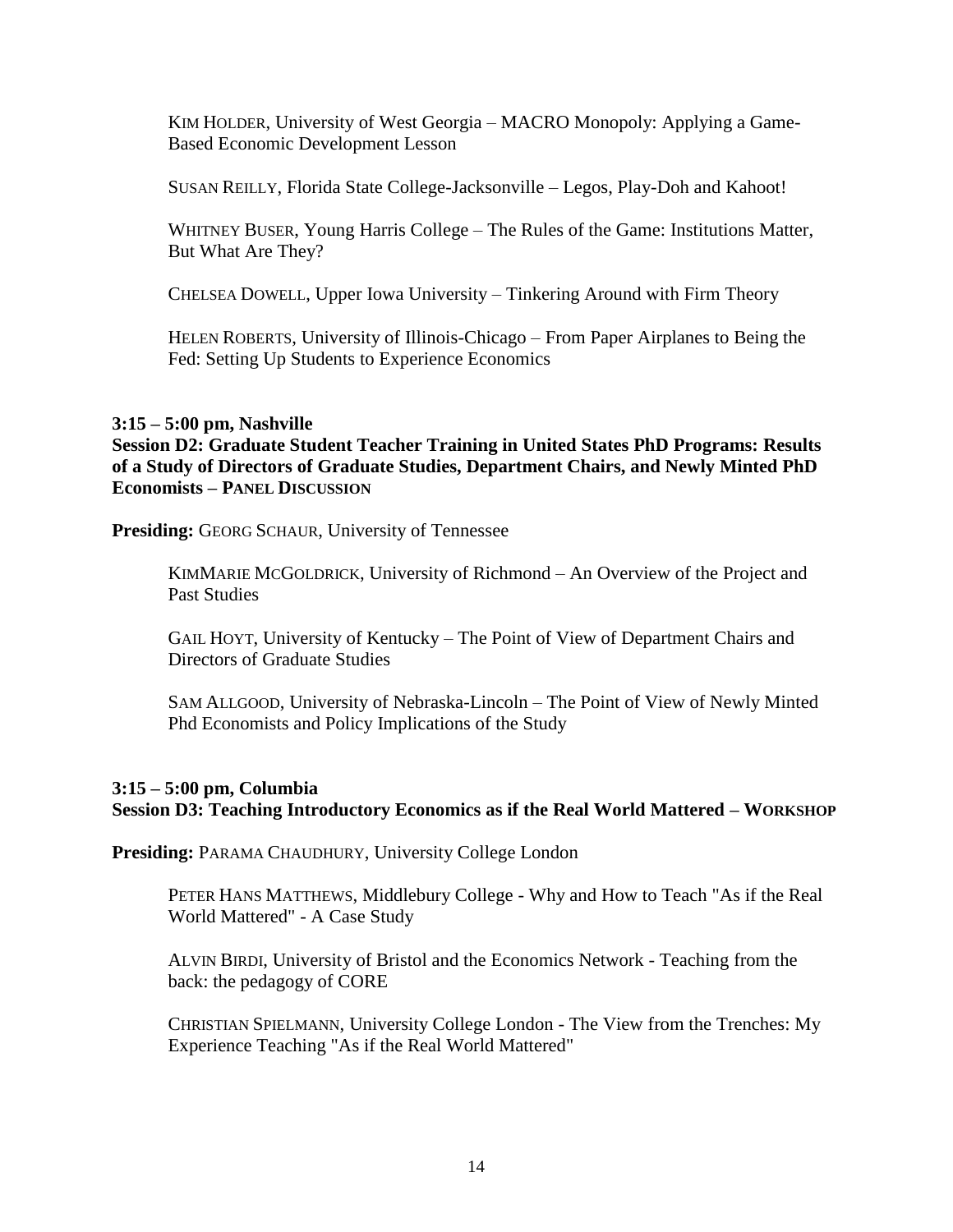#### **3:15 – 5:00 pm, Savannah Session D4: Learning through Economic Experiences**

Presiding: CHANDINI SANKARAN, University of South Carolina

WILLIAM BARTLEY, Transylvania University – Does Service-Learning Help Economics Students Learn Better?

HILLARY SACKETT-BRIAN, Westfield State University, and AMANDA MCLEOD, Westfield State University – Short-term Study Abroad as Civic Engagement: The Role of Experiential Travel in the International Economics Classroom

THOMAS BOLLI, ETH Zurich AND URSULA RENOLD, ETH Zurich – Comparative Advantages of School and Workplace Environment in Competence Acquisition: Empirical Evidence from a Survey Among Professional Tertiary Education and Training Students in Switzerland

**Discussants:** HUMBERTO BARRETO, DePauw University PHIL RUDER, Pacific University ROBERT DOLAN, University of Richmond

#### **3:15 – 5:15 pm, Tallahassee Session D5: Timing and Incentives in Assessment of Economics Courses**

**Presiding:** SCOTT SIMKINS, North Carolina A&T State University

KAREN GEBHARDT, Colorado State University – Using Established Technology to Integrate Frequent Low-Stakes Quizzing To Improve Learning Outcomes

LAURIE MILLER, University of Nebraska-Lincoln and WILLIAM WALSTAD, University of Nebraska-Lincoln – Grading Practices in Principles of Economics Courses

ABDULLAH AL BAHRANI, Northern Kentucky University, EMILY MARSHALL, Dickinson College and MARIA APOSTOLOVA-MIHAYLOVA, Centre College – Time Inconsistent Preferences and Student Performance: An Investigation of Optimal Assignment

IVY BRODER, American University and ERMENGARDE JABIR, American University – Repeated Testing in Introductory Macroeconomics

**Discussants:** TESA STEGNER, Idaho State University LEE COPPOCK, University of Virginia JUSTIN ROUSH, Georgia College & State University JOSH STAVELEY-O'CARROLL, Babson College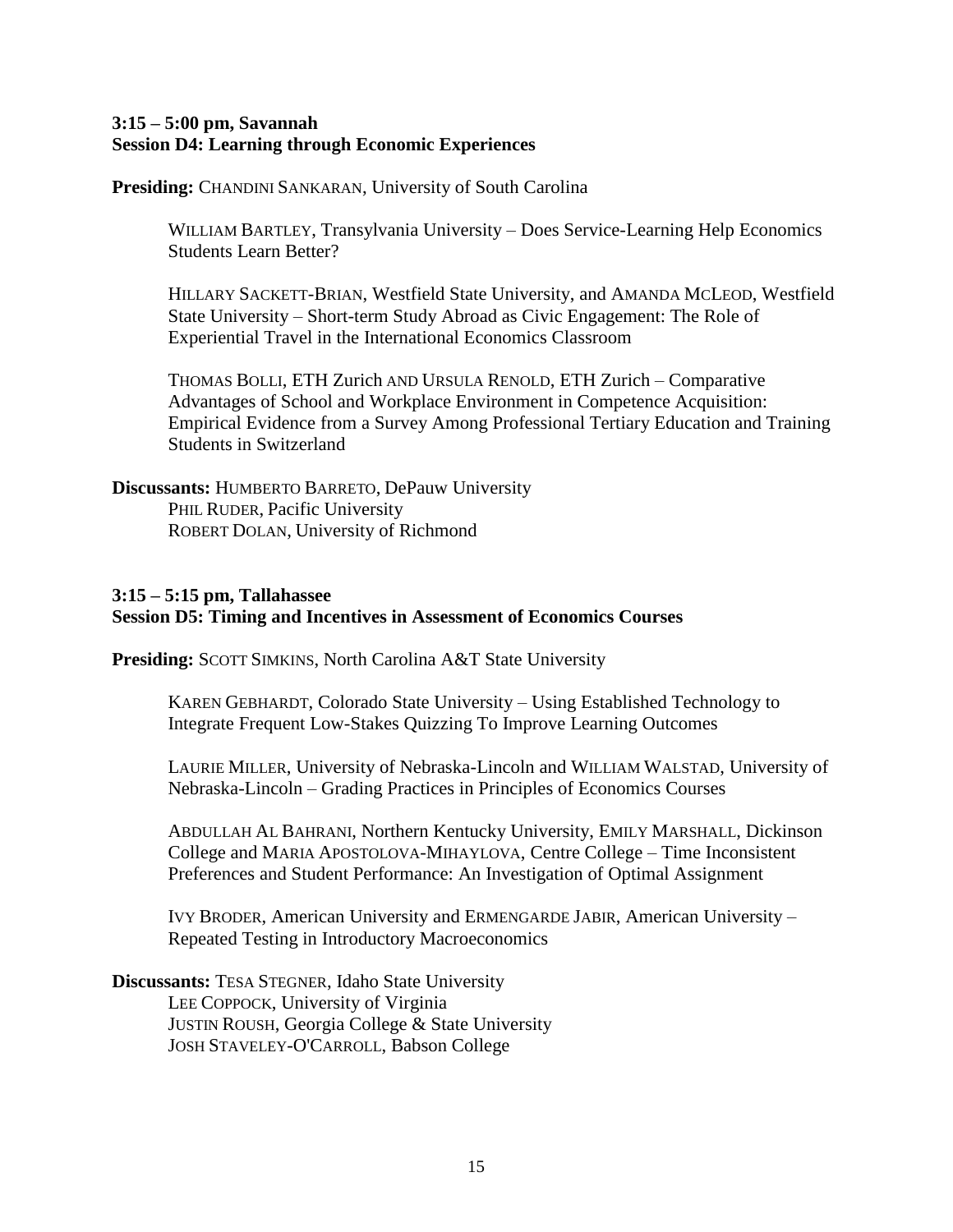#### **3:15 – 5:15 pm, Richmond Session D6: Studies on the Efficacy of Innovative Teaching Practices**

**Presiding:** SARAH COSGROVE, University of Massachusetts-Dartmouth

OSKAR HARMON, University of Connecticut, PAUL TOMOLONI, University of Connecticut, and WILLIAM ALPERT, University of Connecticut – Can Social Media be an Effective Tool for Discussion in the Online Classroom?

JOSE VASQUEZ, University of Illinois, Urbana-Champaign and ERIC CHIANG, Florida Atlantic University – Providing Optimal Feedback to Many Students: A Field Experiment Testing the Efficacy of Narrated Tutorials in a Large Introductory Economics Course

AUSTIN BOYLE, Pennsylvania State University, and WILLIAM GOFFE, Pennsylvania State University – Beyond the Flipped Class: The Impact of Research-Based Teaching Methods in a Macroeconomics Principles Class

KATHERINE SILZ-CARSON, United States Air Force Academy – The Effect of Team-Based Learning on Outcomes in Intermediate Microeconomics

**Discussants:** ALCALDE PILAR, Universidad de los Andes REBECCA STEIN, University of Pennsylvania NEAL OLITSKY, University of Massachusetts-Dartmouth CHIARA LOMBARDINI, University of Helsinki

#### **6:00 – 8:00 pm Publishers' Reception, Phoenix IV**

**Co-sponsored by: Cengage Learning Federal Reserve Bank of St Louis Marginal Revolution University McGraw-Hill Education Moblab Pearson Routledge Worth Publishers WW Norton**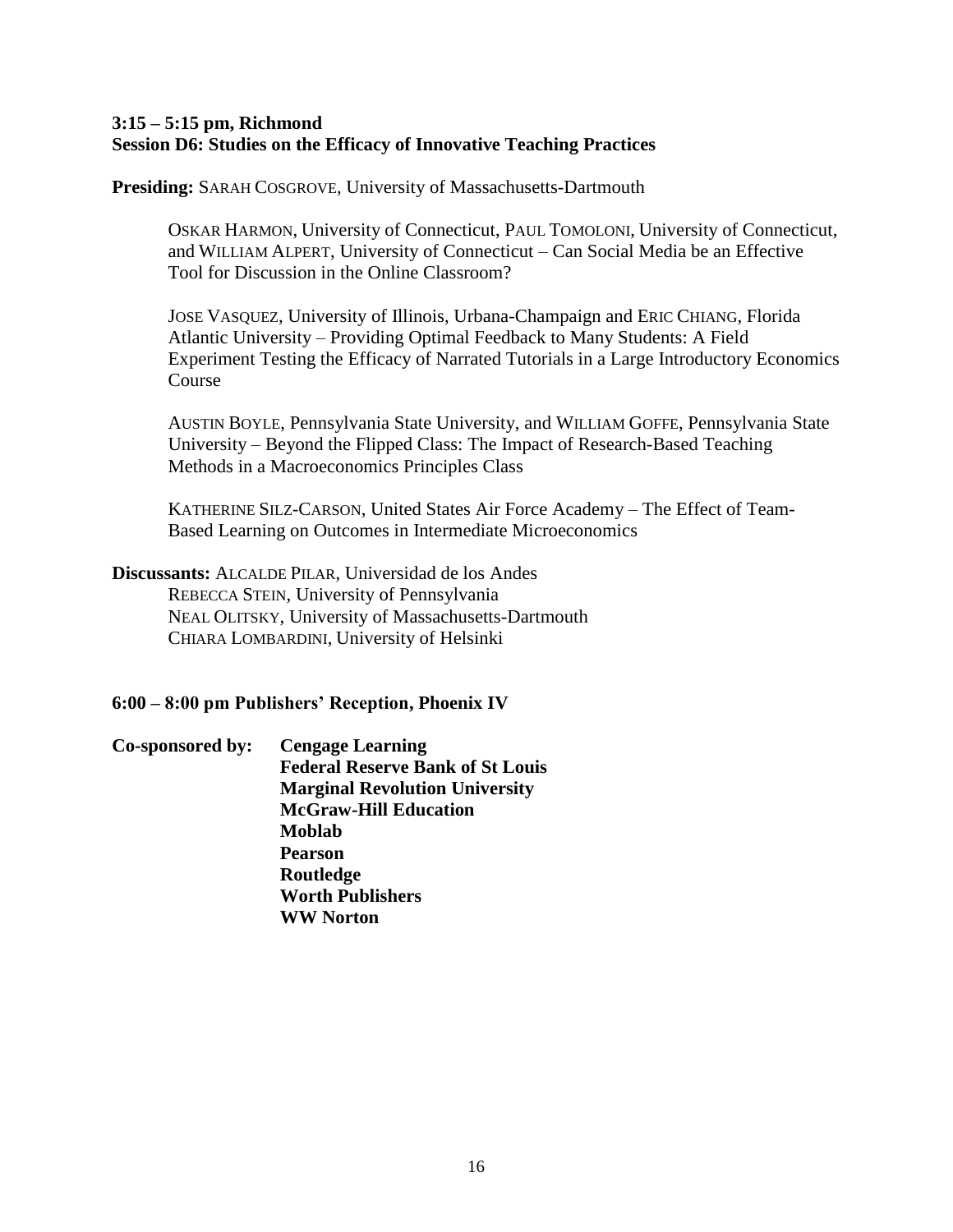#### **Friday, June 3**

**Phoenix IV 7:30 – 8:30 am Continental Breakfast 7:30 – 8:30 am (During breakfast) Meeting for anyone interested in economics instruction at community colleges. All welcome. Meeting Leader: Mark Maier, Glendale Community College.** 

#### **SESSION E: 8:30-10:30 am**

#### **8:30-10:30 am, Atlanta Session E1: Do Our Students Practice (and Learn) What We Preach? Using Bloom's (and other Taxonomies) to be Sure We're Teaching (and Assessing) at the Level We Intend – WORKSHOP**

**Presiding:** SCOTT SIMKINS, North Carolina A&T State University

SCOTT SIMKINS, North Carolina State University

WILLIAM GOFFE, Pennsylvania State University

JOSE VAZQUEZ, University of Illinois, Urbana-Champaign

#### **8:30-10:30 am, Nashville Session E2: Teaching Field Courses Issues – Development, Environmental, Demography, and Sports Economics**

**Presiding:** CARLOS ASARTA, University of Delaware

SIMON HALLIDAY, Smith College– Data Literacy in Economic Development

CHRISTIAN SPIELMANN, University College London and FRANK WITTE, University College London – Environmental Economics with Mathematica - Exposing Undergraduate Students to Research Methodology and Critical Thinking Using the Software Package Mathematica

HUMBERTO BARRETO, DePauw University – Let's Put the Demography Back into Economics

BRUCE JOHNSON, Centre College and JUSTIN ROUSH, Georgia College & State University – Rent Seeking Behavior and College Athletics Recruiting: A Classroom Game

**Discussants:** OLIVIA EZEOBI, University of Stellenbosch CARLOS ASARTA, University of Delaware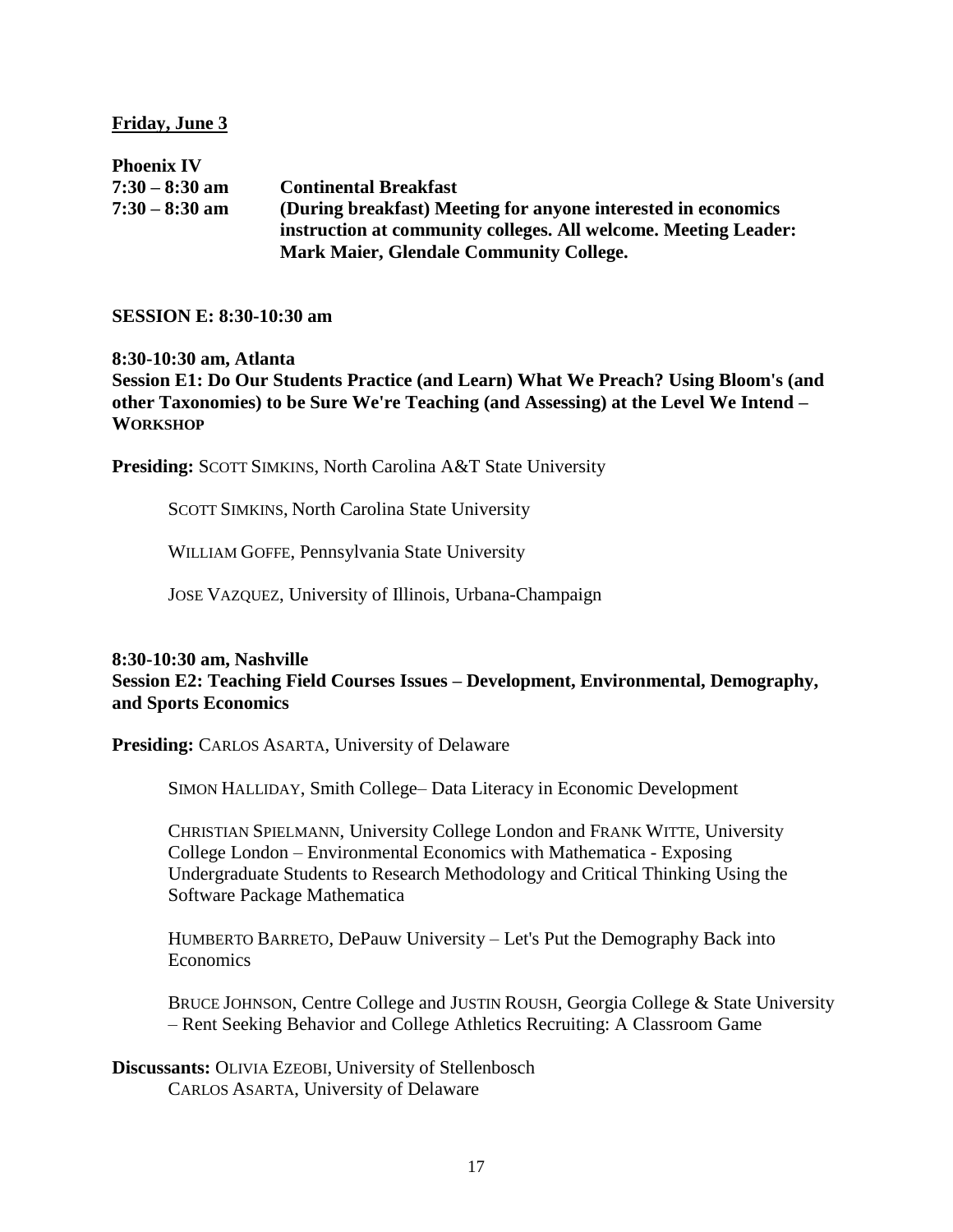SEYYED ALI ZEYTOON NEJAD MOOSAVIAN, North Carolina State University GUGLIELMO VOLPE, Queen Mary University of London

#### **8:30-10:30 am, Tallahassee Session E3: Visualizing and Using Macro Data**

**Presiding:** NATALIA SMIRNOVA, American Institute for Economic Research

DIEGO MENDEZ-CARBAJO, Illinois Wesleyan University – Visualizing Data in a Blended Learning Environment Using the Online FRED Database

JOSH STAVELEY-O'CARROLL, Babson College – A Semester-Long Project with FRED

ADALBERT MAYER, Washington College – A Living Circular Flow Diagram

TESA STEGNER, Idaho State University – A Macroeconomic Activity in Measures of a State's Performance, the Budget Process, and Equity

**Discussants:** REBECCA SMITH, Mississippi State University JASMINKA NINKOVIC, Oxford College of Emory University INNA POMORINA, Bath Spa University PARITOSH GHOSH, Red Deer College

#### **8:30-10:30 am, Richmond Session E4: Measuring Student Learning**

**Presiding:** KIMMARIE MCGOLDRICK, University of Richmond

CARLOS CORTINHAS, University of Exeter – Does Formative Feedback Help or Hinder Students? An Empirical Investigation

AHMAD KADER, University Nevada-Las Vegas – Procrastination Types and Their Effects on Student Motivation and Achievement in an Introductory Economics Course

KEN REBECK, St. Cloud State University and WILLIAM WALSTAD, University of Nebraska-Lincoln – Comparing Subjective Evaluations of Learning in Economics with Actual Grades and Test Scores

MONA RAY, Morehouse College, EMMANUEL ONIFADE, Morehouse College and CAROLYN DAVIS, Morehouse College – Improving Student Performance: Using a Decision-Making Grid to Motivate Students Achieve Academic Success

**Discussants:** KIMMARIE MCGOLDRICK, University of Richmond STEVE TROST, Virginia Tech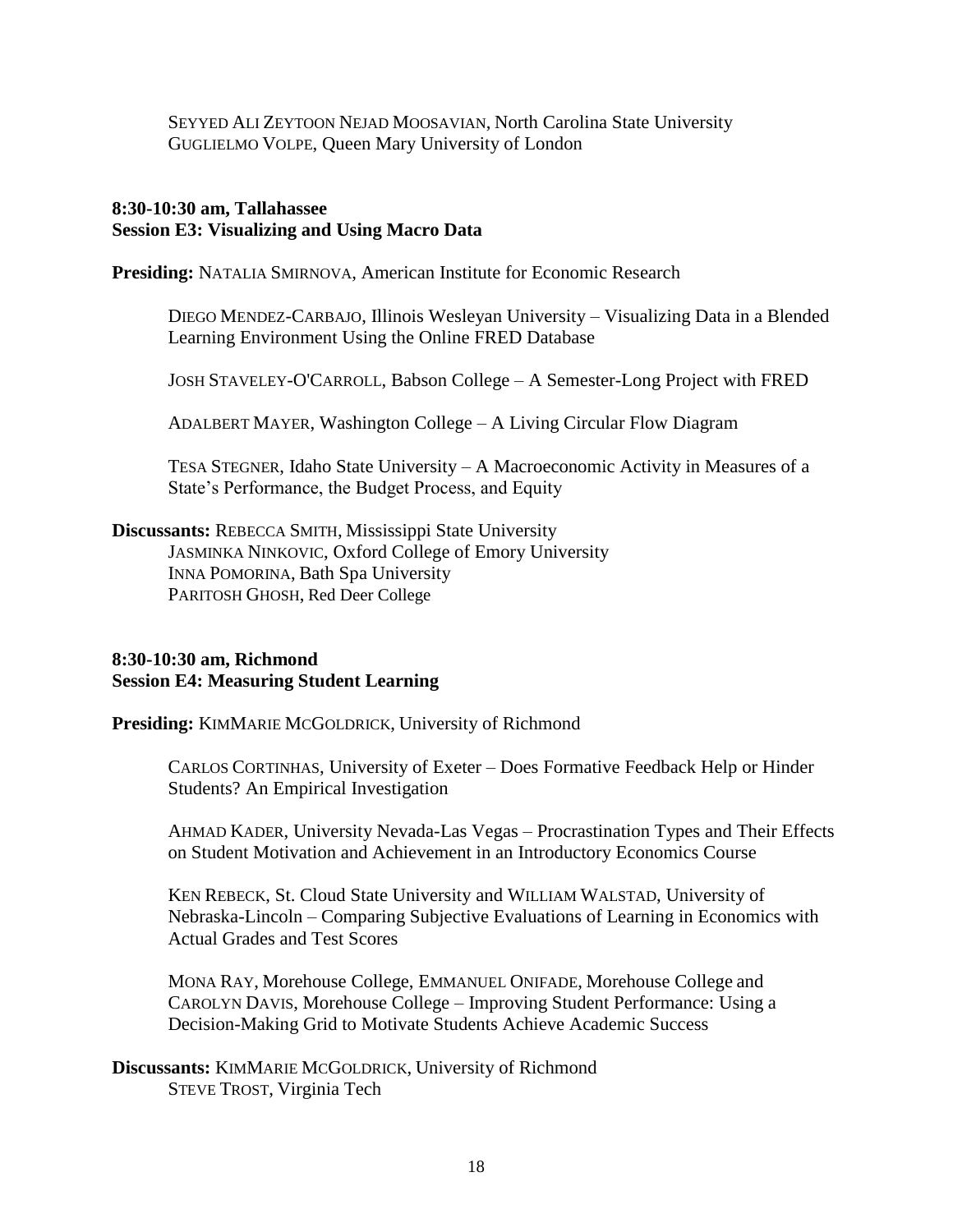WILLIAM BOSSHARDT, Florida Atlantic University LAURIE MILLER, University of Nebraska-Lincoln

#### **8:30-10:30 am, Savannah Session E5: Issues in the Evaluation of Teaching**

**Presiding:** DIRK MATEER, University of Arizona

SANKARAN CHANDINI , University of South Carolina, ELIZABETH BREITBACH, University of South Carolina, and JAIMIE WAGNER, University of Nebraska-Omaha – Are Opinions Conveyed On-line Stronger than those from In-class Student Evaluations?

PARAMA CHAUDURY, University College London and CLODA JENKINS, University College London – Optimizing the Student Evaluation Process – an Experiment

CHRISTIANE KUHN, Johannes Gutenberg University-Mainz, SEBASTIAN BRǕCKNER, Johannes Gutenberg University-Mainz and OLGA ZLATKIN-TROITSCHANSKAIA, Johannes Gutenberg University-Mainz – A New Video-Based Assessment Tool to Enhance Instructional Practices of Prospective Teachers of Economics

DAVE BROWN, Pennsylvania State University – Is it Ethical (or Expected) for Instructors to Game the System of Teaching Evaluations?

**Discussants:** IVY BRODER, American University DIRK MATEER, University of Arizona DAVID GULLEY, Bentley University KAREN GEBHARDT, Colorado State University

#### **8:30-10:30 am, Columbia Session E6: The Digital Age in the Economics Classroom**

**Presiding:** DANIEL DUNCAN, University of Kentucky

ABDULLAH AL-BAHRANI, Northern Kentucky University, CHELSEA DOWELL, Upper Iowa University, and DARSHAK PATEL, University of Kentucky – Video Scrapbooking: An Art Form Revived in the Economics Curriculum

DANIEL DUNCAN, University of Kentucky, MIHAI PARASCHIV, University of Kentucky and STEVE MUCHIRI, University of Kentucky – The Economics of Breaking Bad

ABDULLAH AL-BAHRANI, Northern Kentucky University, BRANDON SHERIDAN, North Central College, DARSHAK PATEL, University of Kentucky, and KIM HOLDER, University of West Georgia – The Great Digital Divide: Using Television to Teach Economics